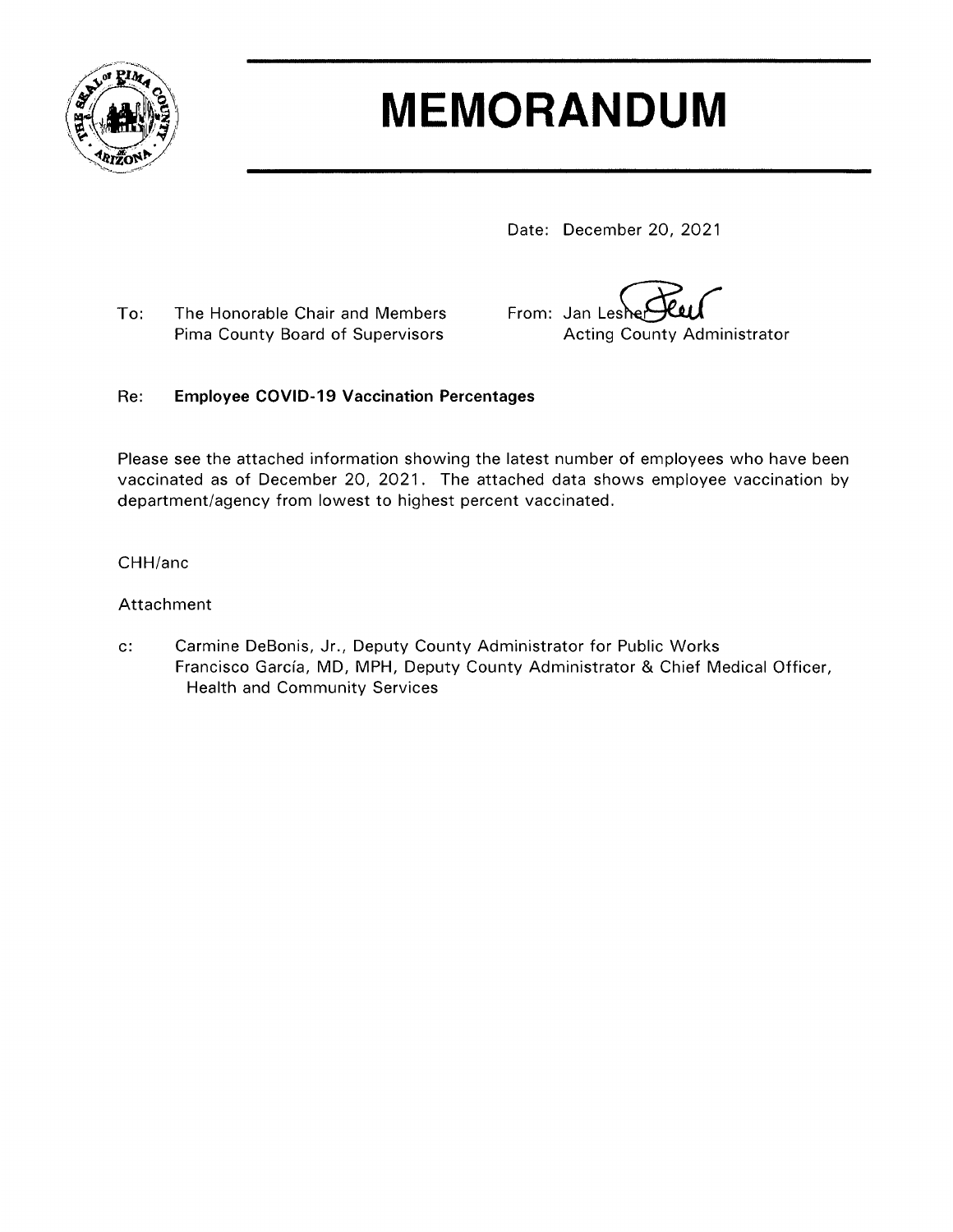## **I'm Vaccinated Employee Percentages As of 12-20-21**

|                                           | <b>Active</b><br>Vaccinated | <b>Active</b>    | <b>Active</b><br>Vaccinated<br><b>Employees</b> |
|-------------------------------------------|-----------------------------|------------------|-------------------------------------------------|
| <b>Department Name</b>                    | <b>Employees</b>            | <b>Employees</b> | Percentage                                      |
| Sheriff                                   | 908                         | 1324             | 69                                              |
| Treasurer                                 | 18                          | 25               | 72                                              |
| Constables                                | 10                          | 13               | 77                                              |
| Procurement                               | 22                          | 28               | 79                                              |
| Natural Resources, Parks & Recreation     | 196                         | 249              | 79                                              |
| Transportation                            | 145                         | 176              | 82                                              |
| Wireless Integrated Network               | 10                          | 12               | 83                                              |
| Juvenile Court                            | 243                         | 290              | 84                                              |
| Clerk of the Superior Court               | 143                         | 169              | 85                                              |
| Economic Development & Tourism            | 11                          | 13               | 85                                              |
| Justice Court Green Valley                | 6                           | 7                | 86                                              |
| <b>Superior Court</b>                     | 566                         | 637              | 89                                              |
| <b>Information Technology</b>             | 176                         | 197              | 89                                              |
| <b>Facilities Management</b>              | 144                         | 161              | 89                                              |
| Analytics and Data Governance             | 17                          | 19               | 89                                              |
| <b>Justice Courts Tucson</b>              | 82                          | 91               | 90                                              |
| Regional Wastewater Reclamation           | 335                         | 371              | 90                                              |
| <b>Fleet Services</b>                     | 40                          | 44               | 91                                              |
| Recorder                                  | 33                          | 36               | 92                                              |
| Finance & Risk Management                 | 113                         | 123              | 92                                              |
| Community & Workforce Development         | 116                         | 126              | 92                                              |
| Assessor                                  | 96                          | 104              | 92                                              |
| <b>County Attorney</b>                    | 297                         | 321              | 93                                              |
| County Free Library                       | 437                         | 472              | 93                                              |
| <b>Development Services</b>               | 42                          | 45               | 93                                              |
| <b>Grants Management &amp; Innovation</b> | 43                          | 46               | 93                                              |
| <b>Environmental Quality</b>              | 29                          | 31               | 94                                              |
| Health                                    | 306                         | 327              | 94                                              |
| Office of Sustainability and Conservation | 15                          | 16               | 94                                              |
| Regional Flood Control District           | 46                          | 49               | 94                                              |
| Forensic Science Center                   | 36                          | 38               | 95                                              |
| <b>Board of Supervisors</b>               | 22                          | 23               | 96                                              |